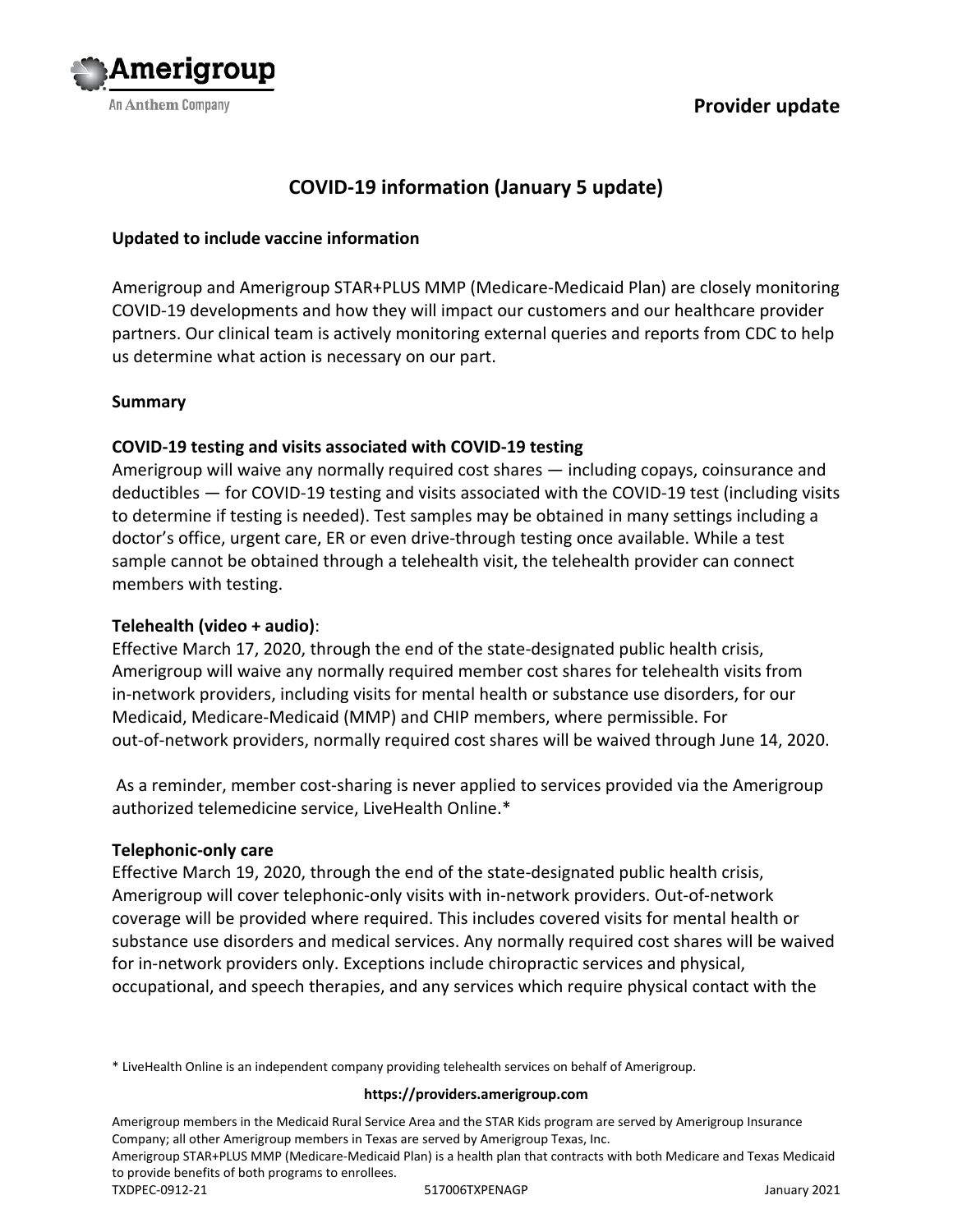patient. These services require face-to-face interaction and therefore are not appropriate for telephone-only consultations.

#### **Prescription coverage**

Amerigroup is also providing coverage for members to have an extra 30-day supply of medication on hand. We are encouraging that when member plans allow they switch from 30-day home delivery to 90-day home delivery.

#### **Frequently asked questions**

#### **Actions taken by Amerigroup**

#### **What is Amerigroup doing to prepare?**

Amerigroup is committed to help provide increased access to care, while eliminating costs to help alleviate the added stress on individuals, families and the nation's healthcare system.

These actions are intended to support the protective measures taken across the country to help prevent the spread of COVID-19 and are central to our commitment to remove barriers and support communities through this unprecedented time.

Amerigroup is committed to help our members gain timely access to care and services in a way that places the least burden on the healthcare system. Our actions should reduce barriers to seeing a doctor, getting tested and maintaining adherence to medications for long-term health issues.

#### **How is Amerigroup monitoring COVID-19?**

Amerigroup is monitoring COVID-19 developments and what they mean for our associates and those we serve. We are fielding questions about the outbreak from our customers, members, providers and associates. Additionally, our clinical team is actively monitoring external queries and reports from the CDC to help us determine what, if any, action is necessary on our part to further support our stakeholders.

Amerigroup has a business continuity plan for serious communicable disease outbreaks, inclusive of pandemics, and will be ready to deploy the plan if necessary.

Our enterprise-wide business continuity program includes recovery strategies for critical processes and supporting resources, automated 24/7 situational awareness monitoring for our footprint and critical support points, and the Virtual Command Center for Emergency Management command, control and communication.

In addition, Amerigroup has established a team of experts to monitor, assess and help facilitate timely mitigation and response where it has influence as appropriate for the evolving novel coronavirus threat.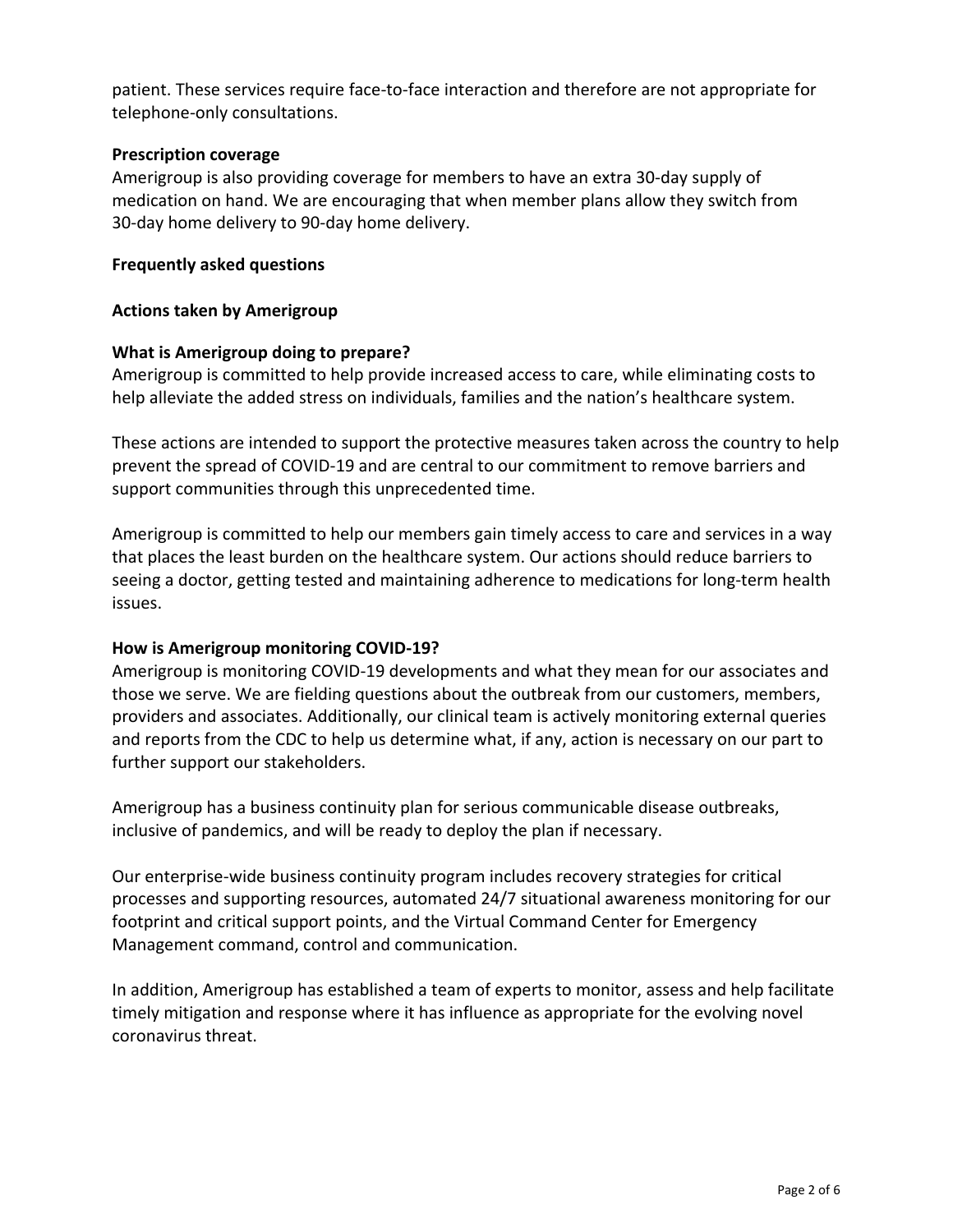# **In case of mass epidemic, how can you ensure that your contracted providers can still provide services?**

Amerigroup is committed to working with and supporting its contracted providers. Our benefits already state that if members do not have appropriate access to network doctors we will authorize coverage for out-of-network doctors as medically necessary.

In addition, the Amerigroup telehealth provider, **[LiveHealth Online](http://www.livehealthonline.com/)**, is another safe and effective way for members to see a doctor to receive health guidance related to COVID-19 from their home via mobile device or a computer with a webcam.

### **COVID-19 testing**

### **Will Amerigroup waive member cost shares for COVID-19 testing and visits associated with COVID-19 testing?**

Amerigroup will waive cost shares for our Medicaid, Medicare-Medicaid (MMP) and CHIP members — including copays, coinsurance and deductibles — for the COVID-19 test and associated visits. Test samples may be obtained in many settings including a doctor's office, urgent care, ER or even drive-through testing once available. While a test sample cannot be obtained through a telehealth visit, the telehealth provider can connect members with testing.

# **When member cost sharing has been waived (where permissible) as outlined in this FAQ for COVID-19 testing and visits associated with COVID-19 testing, telehealth (video + audio) services, and in-network telephonic-only services, how does that impact provider reimbursement?**

Amerigroup will process the claim as if there is no member cost sharing, as it does, for example, with preventative health services.

# **How is Amerigroup reimbursing participating hospitals that perform COVID-19 diagnostic testing in an emergency room or inpatient setting?**

Reimbursement for COVID-19 testing performed in a participating hospital emergency room or inpatient setting is based on existing contractual rates inclusive of member cost share amounts waived by Amerigroup. As we announced on March 6, Amerigroup will waive cost shares for members of our Medicare and Medicaid plans — including copays, coinsurance and deductibles — for the COVID-19 test and visits to get the COVID-19 test.

# **How is Amerigroup reimbursing participating hospitals which are performing COVID-19 diagnostic testing in a drive thru testing setting?**

Based on standard American Medical Association (AMA) and HCPCS coding guidelines, for participating hospitals with a lab fee schedule, Amerigroup will recognize the codes 87635 and U0002, and will reimburse drive thru COVID-19 tests according to the lab fee schedule inclusive of member cost-share amounts waived by Amerigroup. Participating hospitals without lab fee schedules will follow the same lab testing reimbursement as defined in their facility agreement with Amerigroup inclusive of member cost share amounts waived by Amerigroup. As we announced on March 6, Amerigroup will waive cost shares for members of our Medicare and Medicaid plans — including copays, coinsurance and deductibles—for the COVID-19 test and visits to get the COVID-19 test.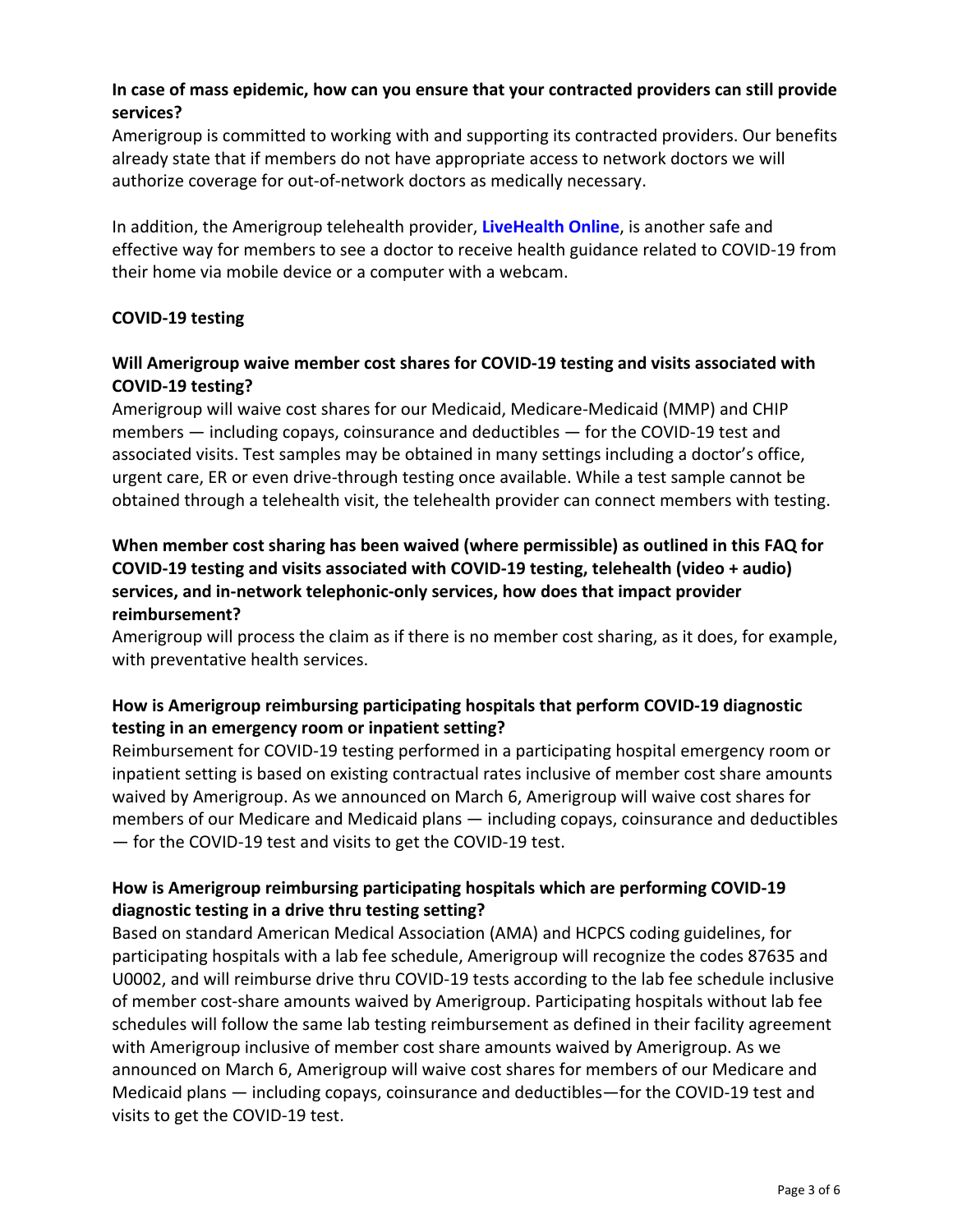### **Does Amerigroup require a prior authorization on the focused test used to diagnose COVID-19?**

No, prior authorization is not required for diagnostic services related to COVID-19 testing.

### **Does Amerigroup require use of a contracted provider for the COVID-19 lab test in order for waiver of the member's cost share to apply?**

Amerigroup will waive member cost shares for COVID-19 lab tests performed by participating and nonparticipating providers.

### **What codes would be appropriate for COVID-19 lab testing?**

Amerigroup is encouraging providers to bill with codes U0001, U0002, U0003, U0004, 86328, 86769, or 87635 based on the test provided.

# **What modifier is appropriate to waive member cost sharing for COVID-19 testing and visits related to testing?**

Amerigroup looks for the CS modifier to identify claims related to evaluation for COVID-19 testing. This modifier should be used for evaluation and testing services in any place of service.

### **COVID-19 Vaccine**

### **How is Amerigroup reimbursing FDA-Approved COVID-19 Vaccines?**

The cost of COVID-19 FDA-approved vaccines will initially be paid for by the government.

Amerigroup will reimburse for the administration of COVID-19 FDA-approved vaccines in accordance with federal and state mandates.

Recently, CMS shared (**[https://www.cms.gov/files/document/COVID-19-toolkit-issuers-MA](https://www.cms.gov/files/document/COVID-19-toolkit-issuers-MA-plans.pdf)[plans.pdf](https://www.cms.gov/files/document/COVID-19-toolkit-issuers-MA-plans.pdf)**) that for members of Medicare Advantage plans, the COVID-19 vaccine administration should be billed to the CMS Medicare Administrative Contractor (MAC) using product-specific codes for each vaccine approved. This will ensure that Medicare Advantage members will not have cost-sharing for the administration of the vaccine.

For members of Medicaid, MMP and CHIP plans, state-specific rules and other state regulations may apply.

### **Virtual, telehealth and telephonic care**

### **What services are appropriate to provide via telehealth?**

- Amerigroup covers telehealth (in other words, video + audio) services for providers who have access to those platforms/capabilities today.
- Effective March 19, 2020, through March 31, 2021, Amerigroup will cover telephone-only medical and behavioral health services from in-network providers and out-of-network providers when required by state law. Amerigroup will waive associated cost shares for innetwork providers only except where a broader waiver is required by law. Cost sharing will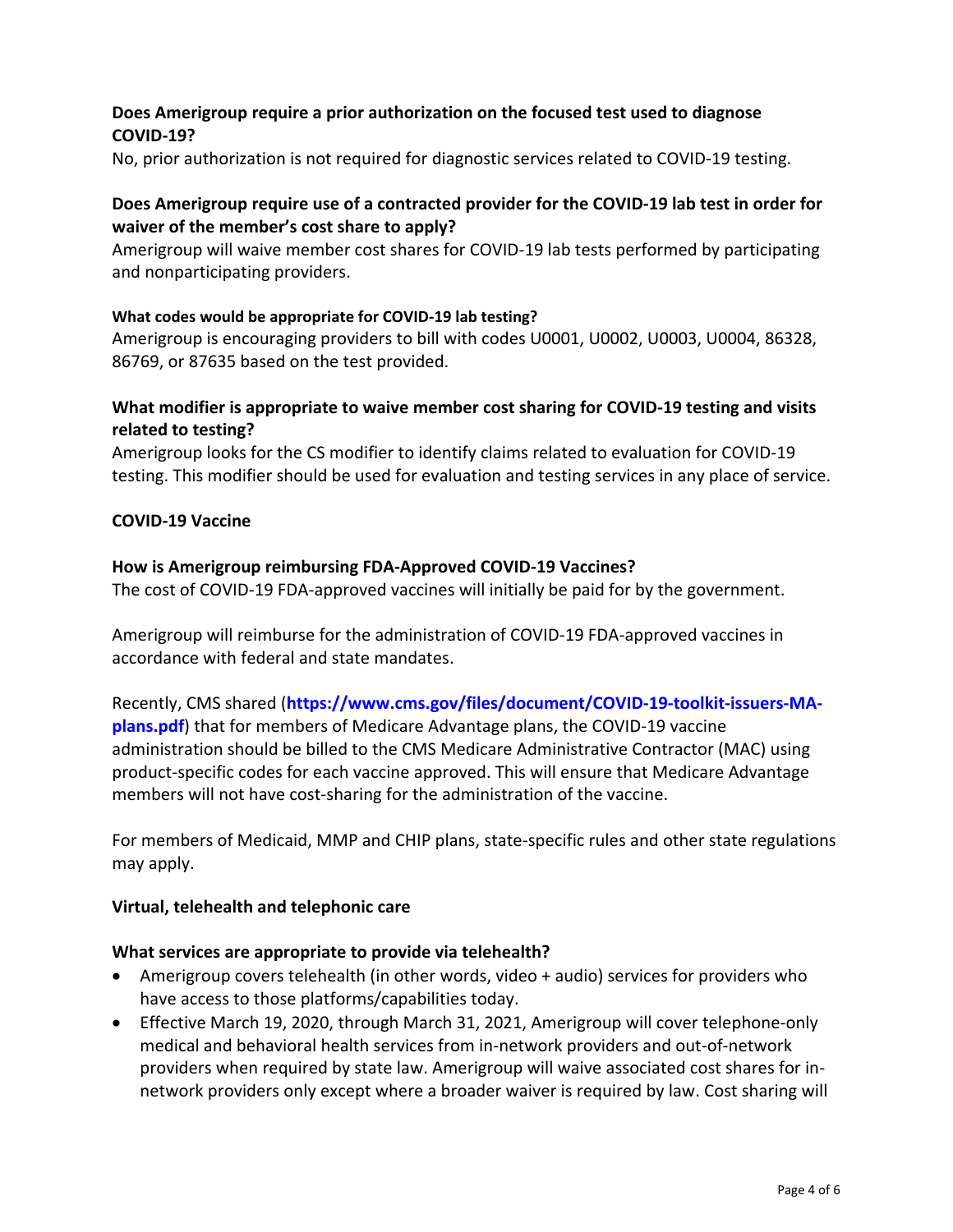be waived for members using LiveHealth Online, as well as for care received from other providers delivering virtual care through internet video + audio services.

# **Will Amerigroup cover telephone-only services in addition to telehealth via video + audio?** Amerigroup is now providing this coverage effective March 19, 2020, through March 31, 2021, to reflect the concerns we have heard from providers about the need to support continuity of care for members during extended periods of social distancing.

Amerigroup will cover telephone-only medical and behavioral health services from in-network providers and out-of-network providers when required by state law. Amerigroup will waive associated cost shares for in-network providers only except where a broader waiver is required by law. Exceptions include chiropractic services, physical, occupational, and speech therapies. These services require face-to-face interaction and therefore are not appropriate for telephone-only consultations.

# **What member cost-shares will be waived by Amerigroup for virtual care through internet video + audio or telephonic-only care?**

Effective March 17, 2020, through January 31, 2021, Amerigroup will waive member cost share for telehealth (video + audio) visits, including visits for behavioral health, for our Medicaid, Medicare-Medicaid (MMP) and CHIP members where permissible. Cost sharing will be waived for members using Amerigroup's telemedicine service, LiveHealth Online, as well as care received from other providers delivering virtual care through internet video + audio services.

Effective March 19, 2020, through March 31, 2021, Amerigroup will cover telephone-only medical and behavioral health services from in-network providers and out-of-network providers when required by state law. Amerigroup will waive associated cost shares for in-network providers only except where a broader waiver is required by law. Exceptions include chiropractic services, physical, occupational, and speech therapies. These services require face-to-face interaction and therefore are not appropriate for telephone-only consultations.

# **Is LiveHealth Online prepared for the number of visits that will increase to telehealth?**

As there is a heightened awareness of COVID-19 and more cases are being diagnosed in the United States, LiveHealth Online is increasing physician availability and stands ready to have doctors available to see the increase in patients, while maintaining reasonable wait times.

# **What codes would be appropriate to consider for a telehealth visit?**

For telehealth services rendered by a professional provider, report the CPT®/HCPCS code with Place of Service 02 and also append modifier 95.

For telehealth services rendered by a facility provider, report the CPT/HCPCS code with the applicable revenue code as would normally be done for an in-person visit, and also append modifier 95.